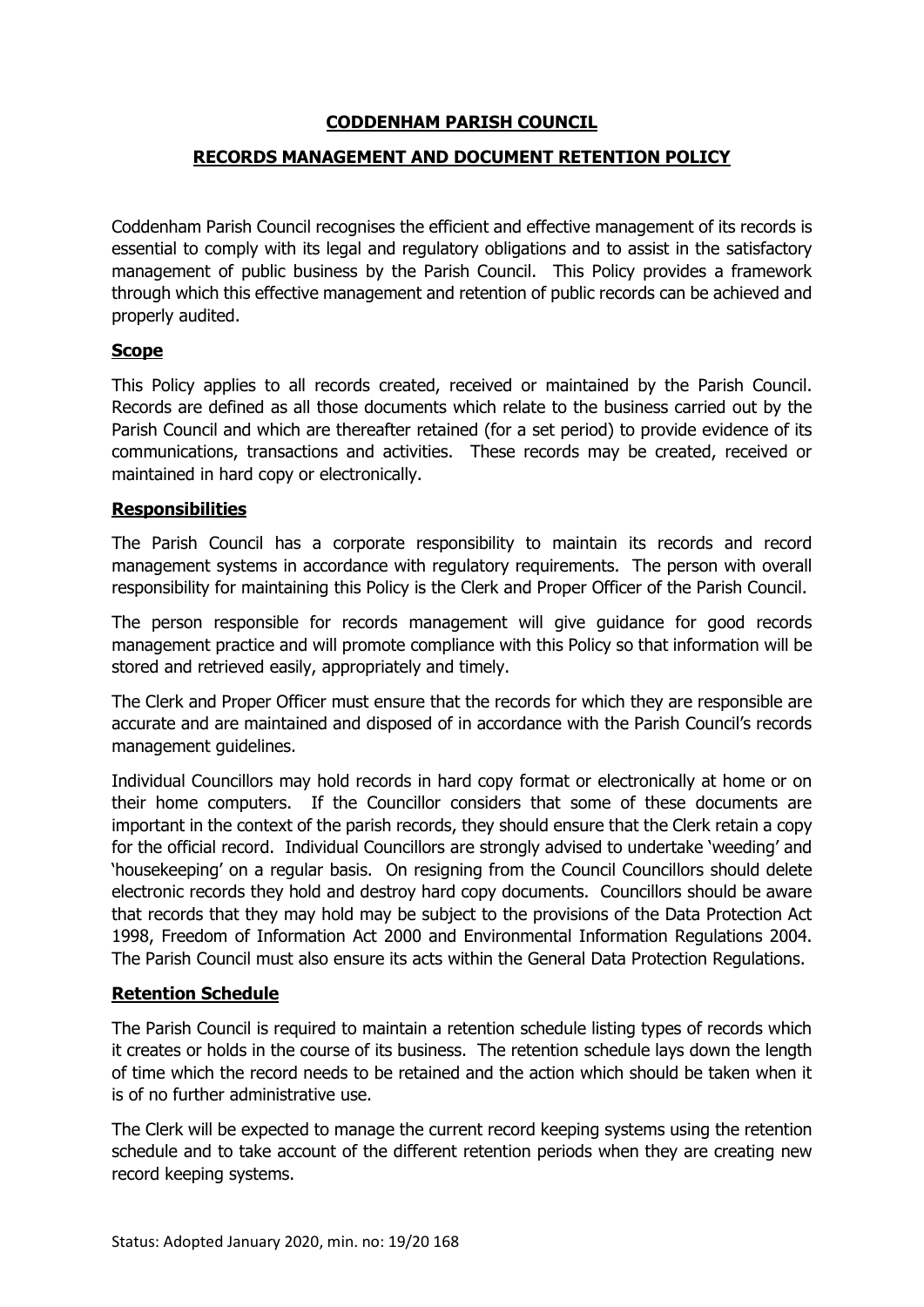The retention schedule refers to all Parish Council records irrespective of the media in which they are stored.

# **MINIMUM RETENTION PERIODS**

| <b>Document or Record</b>                        | <b>Minimum Retention Period</b>         |
|--------------------------------------------------|-----------------------------------------|
| Minutes and Correspondence                       |                                         |
| <b>Signed Minutes of Council Meetings</b>        | Indefinite                              |
| Correspondence & papers on important local       |                                         |
| <b>Issues</b>                                    | Indefinite                              |
| Routine correspondence, papers & emails          | 1 Year                                  |
| <b>Finance &amp; Payroll</b>                     |                                         |
| Receipt & Payment accounts                       | Indefinite                              |
| Annual Return & Audited Accounts                 | Indefinite                              |
| All Bank Statements                              | Last completed audit year               |
| <b>Bank Paying-in Books</b>                      | Last completed audit year               |
| Correspondence relating to audit matters         | Last completed audit year               |
| <b>Budgetary Control Papers</b>                  | 2 Years + Current Year                  |
| <b>Quotations and Tenders</b>                    | 6 Years                                 |
| <b>Paid Invoices</b>                             | 6 Years                                 |
| <b>VAT Records</b>                               | 6 Years                                 |
| Payroll Records                                  | Last completed audit year               |
| <b>Insurance Policies</b>                        |                                         |
| Certificate of Employers Liability               | 50 Years                                |
| Certificate of Public Liability                  | 21 Years                                |
| <b>Other Insurance Policies</b>                  | While valid or a claim can be made      |
| <b>Insurance Claim Records</b>                   | 7 Years after all obligations concluded |
| Policy Renewal Records & correspondence          | While valid                             |
| <b>General Management</b>                        |                                         |
| Title Deeds, Leases, Agreements, Contracts       | Indefinite                              |
| <b>Allotments</b>                                |                                         |
| Register, plans, receipt books, scale of charges | Indefinite                              |